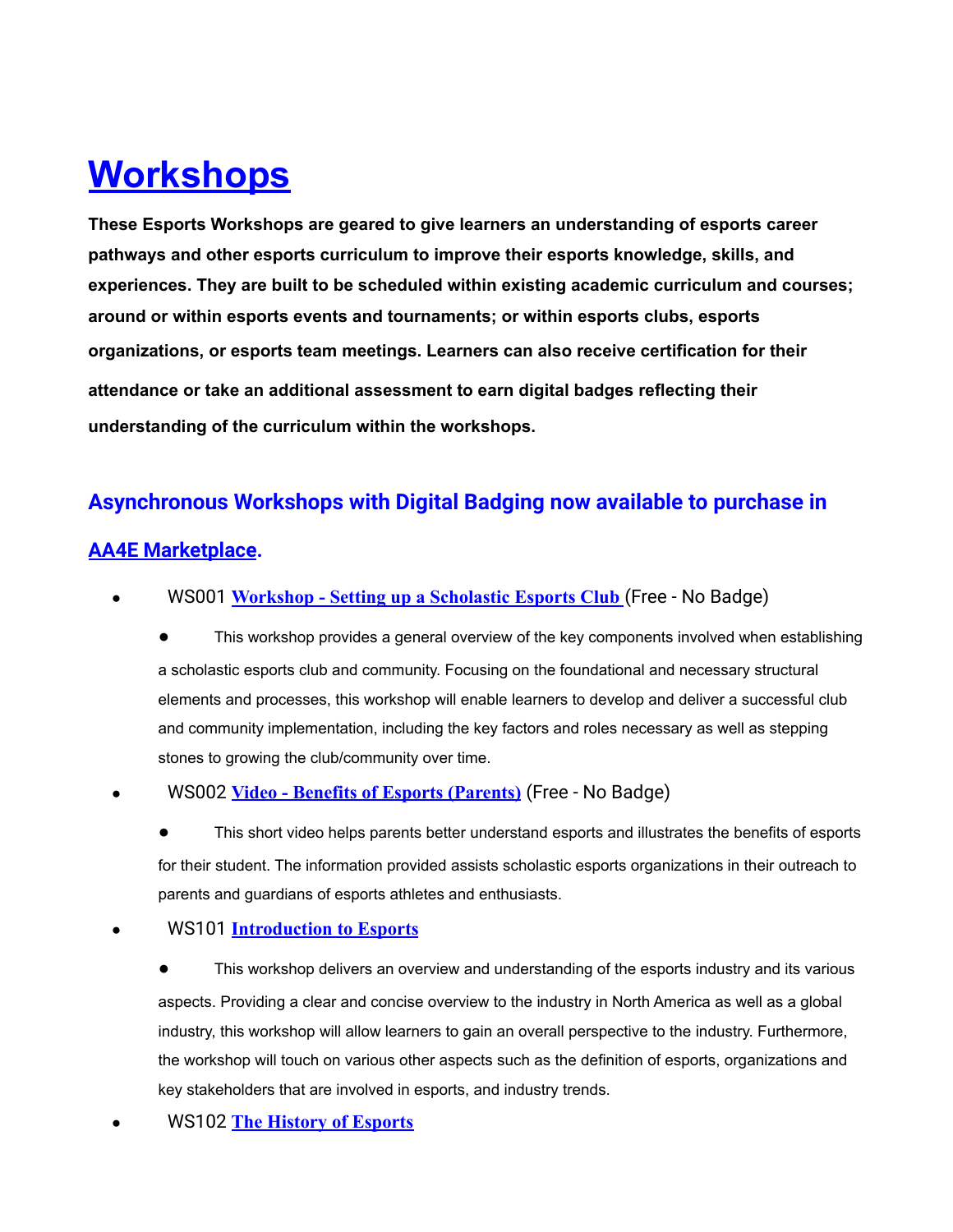This workshop provides a historical review of the esports industry from its humble beginnings to its current exploding global infrastructure. Focusing on key milestones and innovations within the industry, this workshop will provide a look at the key moments, companies and individuals games which have impacted its growth and evolution.

### ● WS103 **[Introduction to Careers in Esports](https://access-alliance-for-education.mybigcommerce.com/asynchronous-workshop-introduction-to-careers-in-esports/?aff=3)**

This workshop provides an overview of the different roles and careers pathways available within in the esports industry. Focusing on the wide breadth of career pathways within esports, this workshop will provide a look at the overall esports industry career trends and outline key roles and career opportunities. Within the workshop, participants will develop a better understanding of some of the most prominent career pathways in esports, how to prepare for a career in esports, and where to search for esports-specific positions.

#### ● WS108 **[Global Presence in Esports](https://access-alliance-for-education.mybigcommerce.com/asynchronous-workshop-global-presence-in-esports/?aff=3)**

This workshop provides a general overview of the global landscape of esports. Focusing on the global presence of esports, this workshop will touch on competition, revenue generation, organizational management, and other areas of the esports ecosystem around the world.

#### ● WS201 **[Esports Event Management](https://access-alliance-for-education.mybigcommerce.com/asynchronous-workshop-esports-events-management/?aff=3)**

This workshop provides a general overview of esports event management. General event management aspects will be discussed, as well as esports specific content for what makes esports events unique. This workshop will focus on areas of event management as they relate to esports event structure, marketing, broadcast production, contingency plans, and facility management.

#### ● WS401 **[Information and Technology in Esports](https://access-alliance-for-education.mybigcommerce.com/asynchronous-workshop-information-and-technology-in-esports/?aff=3)**

This workshop outlines the different hardware and technology used within the esports industry. Concepts such as the basics of networking, key hardware for PC's and consoles, and the use of data in esports will be covered. Additionally, the workshop with provide a brief overview of some of the emerging technology relevant to gaming and esports.

# ● WS404 **[Business/Revenue Generation in Esports](https://access-alliance-for-education.mybigcommerce.com/asynchronous-workshop-business-revenue-generation-in-esports/?aff=3)**

This workshop discusses how esports operates as a business. Focusing on business management concepts such as esports revenue generation, marketing, organizational operation, and team management, this workshop provides insights into how esports operates as a commercial entity in the entertainment industry.

# ● WS701 **[Communication and Digital Media in Esports](https://access-alliance-for-education.mybigcommerce.com/asynchronous-workshop-communications-and-digital-media-in-esports/?aff=3)**

This workshop provides a general overview of communication and digital media within the esports industry. Within the overview the best practices of esports communication, digital media, and